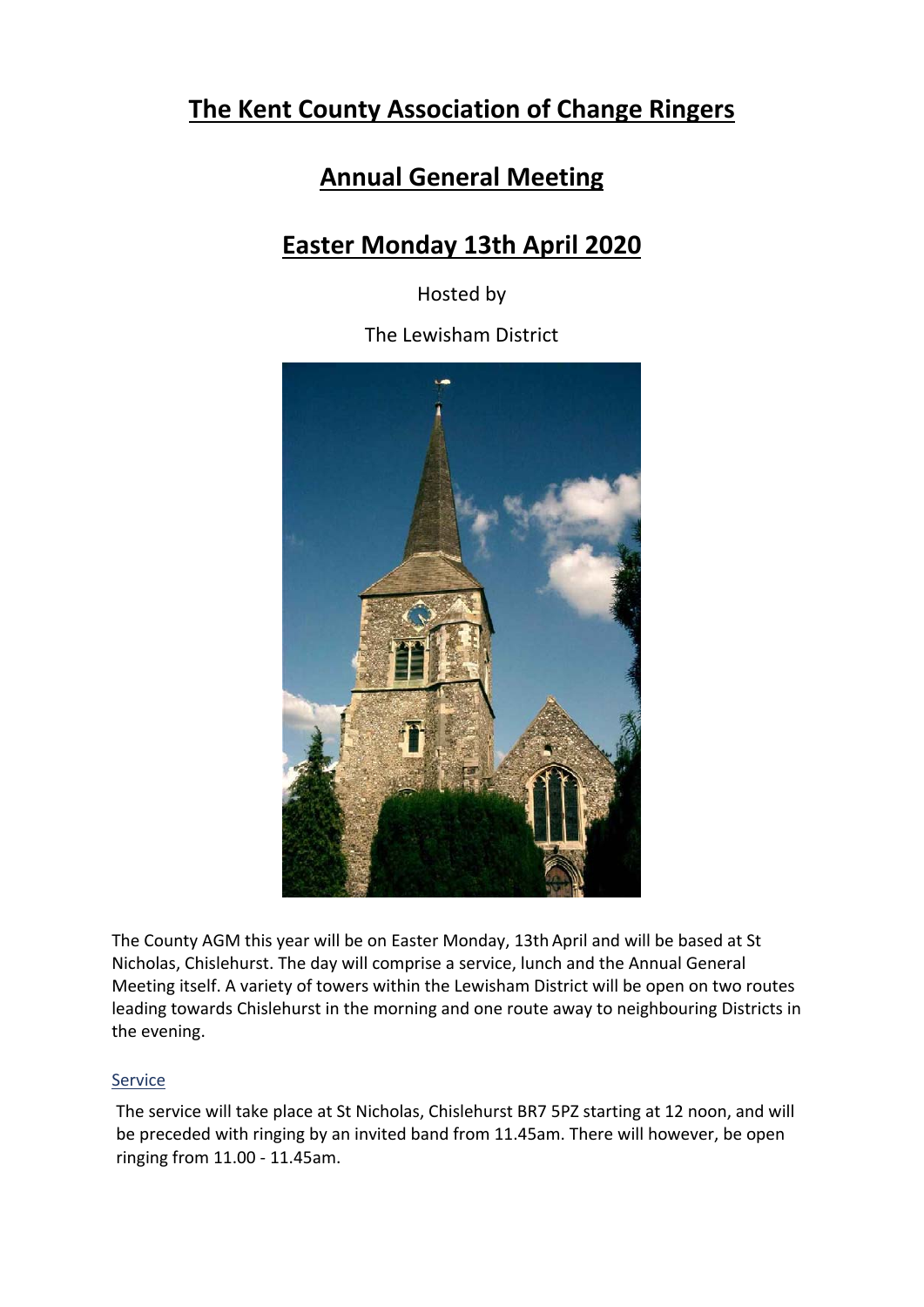#### Lunch

Lunch will be in the village hall, a two‐minute walk from the church, at 1pm, and the cost will be £15 per head (£7.50 for children) for a 2‐course meal followed by tea and coffee. The menu for lunch is:

#### Main

## Lemon & Parmesan Chicken with new potatoes and seasonal vegetables (Gluten Free option available)

OR

### Butternut Squash stuffed with tomato and chickpeas, served with new potatoes and seasonal vegetables. (Vegan/Gluten free)

#### Dessert

Pavlova with summer fruits (Vegetarian/Gluten free)

OR

Vegan pavlova with summer fruits (Vegan/Gluten free)

Tea or Coffee

All dietary requirements will be catered for but these must be notified when booking lunch. Advance booking is essential.

Lunch will be by e-ticket only as follows:

Please email kentagmtickets@lewishamdistrict.org.uk with requests for lunch, to include any dietary requirements. Payment should ideally be made via bank transfer to Debra Say, sort code 60‐06‐33, account number 34497579, quoting your name in the reference, no later than Monday 6th April.

If you wish to pay by an alternative method, please email the address above for help.

Tickets will be emailed prior to the meeting and in the interests of being more environmentally friendly, can be shown on your phone although paper copies will, of course, be accepted.

A choice of Kentish keg and cask beers, cider, red and white wine plus soft drinks will be available for purchase by cash or card, courtesy of The Hoppers Hut Micropub in Sidcup.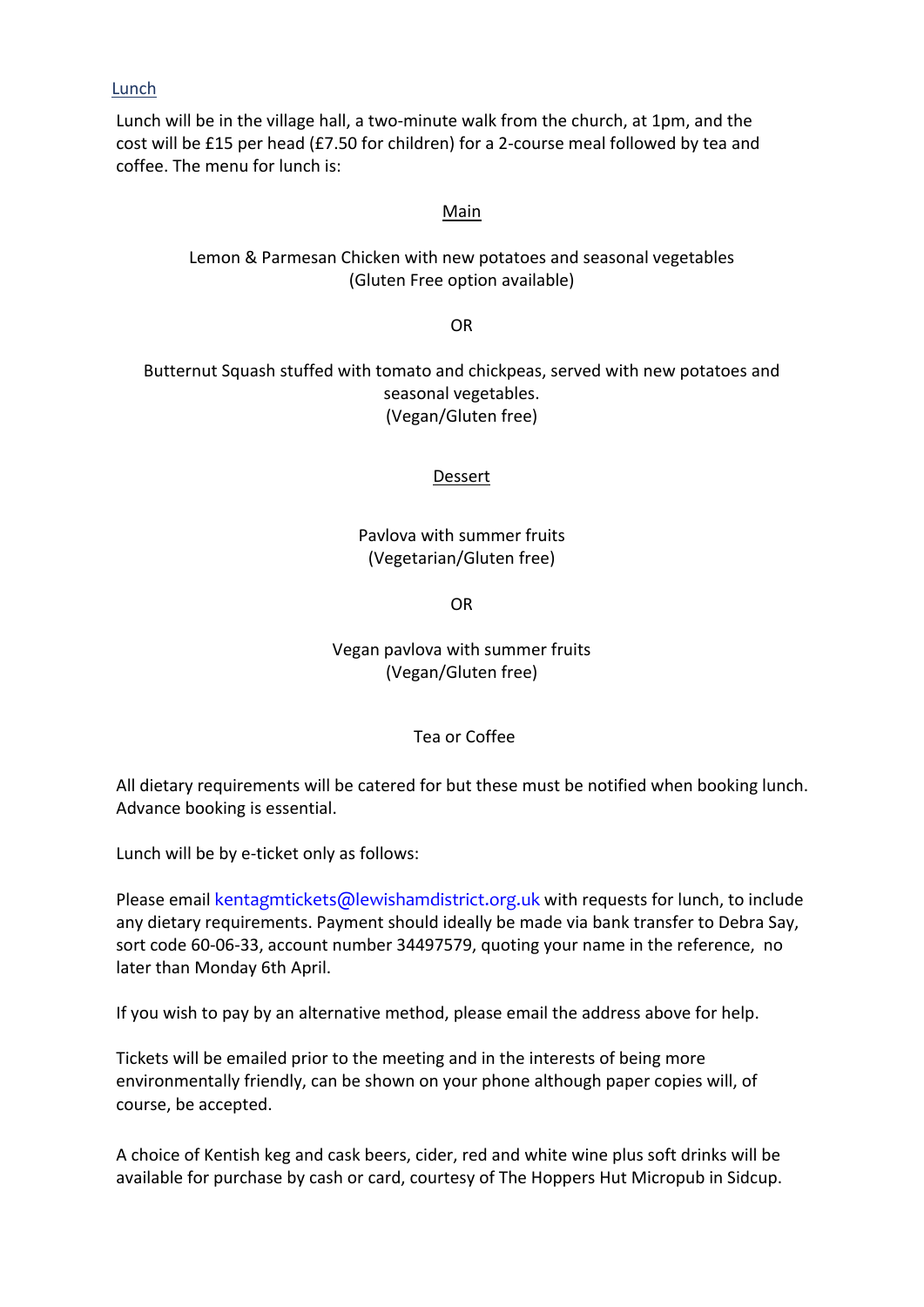### Annual General Meeting

All KCACR members are welcome to attend the AGM which will take place back in the church at 2.30pm. Chislehurst, St Nicholas bells will be available after the meeting and other towers will be open on one route leading out of the District.

#### Parking

Free unrestricted on street parking is available in the roads surrounding the church and the common but please park considerately. There are a limited number of parking spaces at the church hall itself which will be reserved for disabled badge holders. Please send an email to the contact address below to reserve a disabled space.

#### SatNav Information

St Nicholas, Chislehurst Church 
BR7 5PZ Grid ref: TQ444699



## Contact Email Address

Please email any questions or queries to KentAGM@lewishamdistrict.org.uk